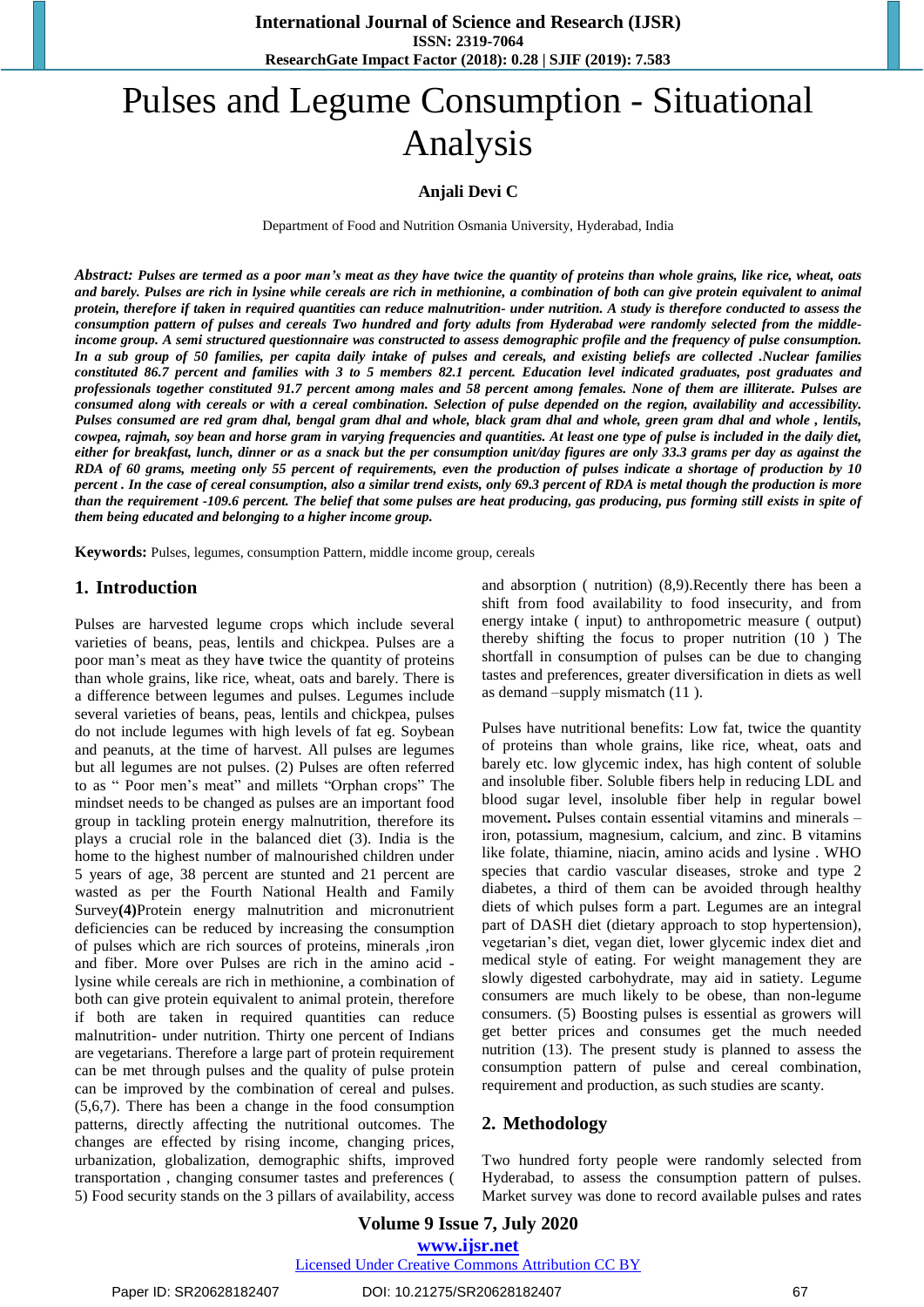in the market. Pulses generally consumed are listed, semi structured questionnaire was prepared with demographic information and frequency of consumption - two times/day, daily, alternate day, twice in a week, once week, most often and not using. In a subgroup of 50 families, consumption of pulses and cereals , customs and beliefs were collected .Data is tabulated and presented as percentages.

# **3. Results and Discussion**

Results are projected as demographic profile of respondents, frequency of consumption of pulses, comparison of the intake of pulses and cereals against Recommended Dietary Allowances and production figures, food beliefs and restrictions about pulses.

**Demographic Profile:** Age of respondents ranged between 20-80 years, with 82.6 percent in the age groups between 21 and 50, other groups together constituted 17.4 percent (Table1).

**Table 1:** Age wise Distribution of Respondents

| Age in Years | No  | Percent |
|--------------|-----|---------|
| ${<}20$      | 6   | 2.5     |
| $21 - 30$    | 58  | 24.2    |
| $31 - 40$    | 68  | 28.4    |
| $41 - 50$    | 72  | 30.0    |
| $51-60$      | 26  | 10.8    |
| 61-70        | 8   | 3.3     |
| 71-80        | 2   | 0.8     |
|              | 240 | 100     |

Most of the families are nuclear (85.7 percent), joint families are 2.3 and extended families or families with one of the in laws are 14.3 percent. (Table 2)

| <b>Table 2:</b> Type of family |      |     |
|--------------------------------|------|-----|
| Family type                    | %    | No  |
| Nuclear                        | 86.7 | 208 |
| Joint                          | 4.2  | 10  |
| Extended                       | 3.8  | g   |
| One -In law                    | 5.3  | 13  |
| Total                          |      | 240 |

Non-vegetarians are 85.7 percent while 14.3 percent are vegetarians. Total number of members in each family ranged from two to 10. Families with three to five members constituted 82.1 percent (Table 3). It is anticipated that joint families, families with one of the in-laws or elder members in the homes, may influence the consumption patterns. Survey was done in a subgroup of 50 families to elicit information on the beliefs, customs and practices.

| Table 3: Family Size |  |  |
|----------------------|--|--|
|----------------------|--|--|

|                | Total |     |  |  |
|----------------|-------|-----|--|--|
| No of persons  | %     | No  |  |  |
| $\mathfrak{D}$ | 12.1  | 29  |  |  |
|                | 20.8  | 50  |  |  |
|                | 33.8  | 81  |  |  |
|                | 27.5  | 66  |  |  |
|                | 3.3   |     |  |  |
| $7 - 10$       | 2.5   |     |  |  |
|                | 100   | 240 |  |  |

Educational level ranged between  $10^{th}$ class to post graduates. None of them are illiterate. (Table 4) Among males, those with B. Tech and M Tech qualifications are 19.5 percent, among females the percent is 13.7 percent. Doctors are 3.6 and 2.9 percent among males and females respectively. Postgraduates are more in females (20.3%) than in males (17.2 %), Only females are with  $10^{th}$  class qualifications (9.7 percent) With Intermediate level 29.7 percent in females 6.2 percent are in males. Males and females are equally, highly qualified, food selection and food consumption behavior can have an influence.

**Consumption of Pulses**: Pulses are consumed along with cereals or with a cereal combination. Selection of the pulse depends on the region , availability and accessibility . Pulses consumed are red gram dhal, Bengal gram dhal and whole, blackgram dhal and whole, green gram dhal and whole, lentils, cowpea, Rajmah, soy bean and horse gram (Table 5).

Frequency of consumption varies from daily to most often. Red gram dhal is consumed by all the families, consumptions varied from once daily (11.7 percent) to occasional by 33.3 percent, daily consumption of bengal gram is 2.1 percent, black gram dhal 1.3 percent.

Whole pulses are consumed in varying frequencies Bengal gram whole (92.5 percent), black gram whole (85percent), green gram whole (80.8 percent), cowpea (78.7ercent), Rajmah (75 percent) and soybean (37.1). A small percent expressed that they do not make at home but eat when served in functions or in restaurants this percent ranged between 4.2 being Bengal gram to 25 percent ( rajmah,) 62.9 percent do not consume soybean. All pulses are taken along with rice, wheat or millets.

Cereal –pulse combination in the ratio of 2:1, is essential to meet the essential amino acids requirements, making vegetables proteins equivalent to animal proteins. Table 6 gives the consumption level, requirements (13, and production figures of pulses and cereals (14, 15). Pulses are consumed daily, but the quantity is not as per the requirement of 60 g/day per consumption unit. The average consumption is 33.3 g /day/per consumption unit which is meeting only 55 percent of requirement. The availability of pulses per day as per production figures is 54.5 g/per capita (16, 17 ).Pulse production is not matching with the minimum requirements, production figures are meeting only 90.8 percent of RDA..On the other hand cereal consumption is 277 grams/day per consumption unit ,meeting 69.3 percent of the requirements as against 400 grams of RDA while the production figures are more than the requirements, it is109.6 percent.

# **4. Conclusion**

The study revealed that there is a need to increase the pulse consumption levels by making pulses available at affordable prices and conduct awareness programs so that malnourished- underweight and stunted percentage can be decreased. It is necessary to think of inter cropping pattern with millets and pulses making both available and provide nutrition security rather than food security.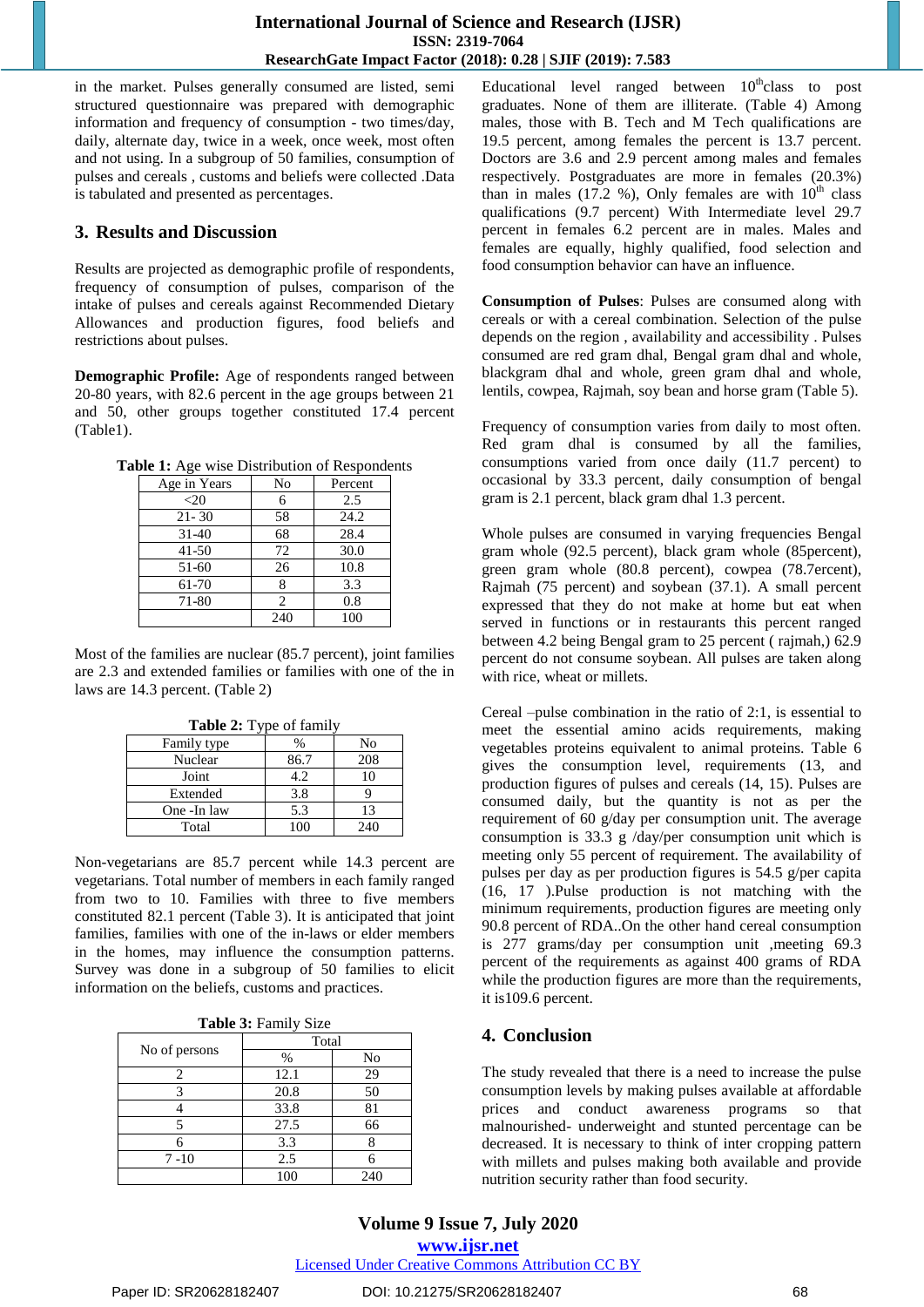**International Journal of Science and Research (IJSR) ISSN: 2319-7064 ResearchGate Impact Factor (2018): 0.28 | SJIF (2019): 7.583**

#### **References**

- [1] FAO 2016b. website accessed at http://www.fao.org/pulses-2016/en/ in July 2016 Government of India (GoI) 2007. National Food Security Mission accessed at http://nfsm.gov.in/ in August 2016
- [2] Nutrition reviews : 2017 Dec.15,(12) 990-1006.
- [3] PriyaRampal (2017), Situational analysis of pulse production and consumption in India LANSA working paper series Vol 2017 No. 20 pf.10-14.
- [4] National Health and Family Survey : Fourth Round 2014-15.
- [5] Rani Polik( 2019):Legumes : health benefits and culinary approaches to increase intake. Clinical Diabetes Harvard .Edu.
- [6] Anjali Devi. C.(2001) Formulation of millet –legume mixtures J. of dairying , foods and Home Science, 20,3, 216. ..
- [7] P. Pushpammaand C. Anjali Devi ( 1979) Vol 19 No.5 pg.635641Nutritionalquality of sorgum and legume based food mixtures for infants and pre-schol children -1NutrionalReportsinterantional
- [8] UNICEF 2016. Food Security and its Determinant Factors accessed at [http://www.unicef.org/albania/Food\\_Security\\_ANG.pd](http://www.unicef.org/albania/Food_Security_ANG.pdf%20in%20August%202016) f in [August](http://www.unicef.org/albania/Food_Security_ANG.pdf%20in%20August%202016) 2016
- [9] M.S. Swaminathan and K.V. Bhavani (2013) Food Production and Availability – essential perquisites for

sustainable food security. Ind. J. Med. Res.september 139,(39) 383-391.

- [10] Dev, M and Sharma, A. Food Security in India: Performance, Challenges and Policies accessed at [https://www.oxfamindia.org/sites/default/files/VII.Foo](https://www.oxfamindia.org/sites/default/files/VII.Food%20Security%20in%20India%20%20Performance,%20Challenges%20and) d Security in India [Performance,](https://www.oxfamindia.org/sites/default/files/VII.Food%20Security%20in%20India%20%20Performance,%20Challenges%20and) Challenges and Policies.pdf in August 2016
- [11] Amaranth Reddy, ICAR (2004) Economic and Political Weekly.
- [12] G. Chandrasekhar : Why Boosting pulses ,consumption matters- growers will get better price and consumers much needed nutrition. Business line August 16, 2019
- [13] Dietary guidelines for Indians A manual National Institute of Nutrition ICMR India 1998.
- [14] Government of India (GoI) 2007. National Food Security Mission accessed at http://nfsm.gov.in/
- [15] MadhumithaJagan Mohan (sept 23, 2019)Daily availability of pulses .Consumers goods  $& FNCG -$ Food and Nutrition.
- [16] Singh, M.K and Gupta, S. 2016. Higher MSP won't solve pulses problems, says NITI Aayog's Ramesh Chand accessed at [https://timesofindia.indiatimes.com/india/Higher-MSP](https://timesofindia.indiatimes.com/india/Higher-MSP-wont-solve-pulsesproblems-says-NITI-Aayogs-Ramesh-Chand/articleshow/50401413.cms)[wont-solve-pulsesproblems-says-NITI-Aayogs-](https://timesofindia.indiatimes.com/india/Higher-MSP-wont-solve-pulsesproblems-says-NITI-Aayogs-Ramesh-Chand/articleshow/50401413.cms)[Ramesh-Chand/articleshow/50401413.cms](https://timesofindia.indiatimes.com/india/Higher-MSP-wont-solve-pulsesproblems-says-NITI-Aayogs-Ramesh-Chand/articleshow/50401413.cms)
- [17] Pocket Book of Agriculture Statistics 2018, Directorate of Economics and statistics ,Ministry of Agriculture and Farmers Welfare, Government of India

| <b>Table 4:</b> Educational status of family members |  |  |  |
|------------------------------------------------------|--|--|--|
|------------------------------------------------------|--|--|--|

| Education      | Males |     | Females |     | Total |     |
|----------------|-------|-----|---------|-----|-------|-----|
|                | %     | No  | %       | No  | %     | No  |
| 10th Class     | 0     |     | 9.7     | 34  | 4.6   | 34  |
| Inter mediate  | 6.2   | 24  | 29.7    | 104 | 30.9  | 228 |
| Graduates      | 51.4  | 200 | 28.3    | 99  | 26.9  | 199 |
| Post graduates | 17.2  | 67  | 20.3    | 71  | 18.7  | 138 |
| Engineering    | 19.5  | 76  | 7.1     | 25  | 13.7  | 101 |
| Medicine       | 3.6   | 14  | 2.3     | 8   | 2.9   | 22  |
| Others         | 2.1   | 8   | 2.6     | Q   | 2.3   | 17  |
|                | 100   | 389 | 100     | 350 | 100   | 739 |

#### **Table 5:** Frequency of consumption of Pulses

| Pulses            | 1/dav    | $3$ /week | $2$ /week | $1$ /wee $k$ | Occasional | Never     | Total    |
|-------------------|----------|-----------|-----------|--------------|------------|-----------|----------|
| Red gram dhal     | 11.7(28) | 12.1(29)  | 14.6(35)  | 28.3(68)     | 33.3(80)   | $\Omega$  | 100(240) |
| Bengal gram dhal  | 2.1(5)   | 6.2(15)   | 12.9(31)  | 36.7(88)     | 37.9 (91)  | 4.2(10)   | 100(240) |
| Bengal gram whole |          | 1.7(6)    | 7.5(18)   | 27.9(67)     | 54.6 (131) | 7.5(18)   | 100(240) |
| Black gram dhal   | 1.3(3)   | 1.7(4)    | 8.2(20)   | 34.2(82)     | 39.6(95)   | 15.0(36)  | 100(240) |
| Black gram Whole  |          | 5.0(12)   | 6.6(16)   | 36.3(87)     | 37.1 (89)  | 15.0(36)  | 100(240) |
| Green gram dhal   |          |           | 9.2(22)   | 29.1(70)     | 42.5(102)  | 19.2 (46) | 100(240) |
| Green gram whole  |          | 1.3(3)    | 0.8(2)    | 13.8(33)     | 65.8 (158) | 18.3(44)  | 100(240) |
| Lentil            |          | 2.9(7)    | 2.9(7)    | 32.4 (78)    | 39.6(95)   | 22.1(53)  | 100(240) |
| Cowpea            |          | 1.3(3)    | 4.2(10)   | 22.5(54)     | 50.8(122)  | 21.3(51)  | 100(240) |
| Rajmah            |          | 1.3(3)    | 3.3(8)    | 14.6 (35)    | 55.8 (134) | 25.0(60)  | 100(240) |
| Soy bean          |          |           | 1.7(4)    | 2.9(7)       | 32.5(78)   | 62.9(151) | 100(240) |
| Horse gram        |          |           |           |              | 46.3(111)  | 53.7(129) | 100(240) |

**Table 6:** Consumption, Requirement and Production figures

|         | Consumption                                       |     |                                          | Production |       |  |
|---------|---------------------------------------------------|-----|------------------------------------------|------------|-------|--|
| Foods   | $g$ day PCU<br>RDA g/day<br>% meeting requirement |     | Production 2018<br>% meeting requirement |            |       |  |
| Pulses  | 33.3                                              | 60  | 33.3                                     | 54.5       | 90.8  |  |
| Cereals | ריר                                               | 400 | 69.3                                     | 438.4      | 109.6 |  |

## **Volume 9 Issue 7, July 2020 www.ijsr.net** Licensed Under Creative Commons Attribution CC BY